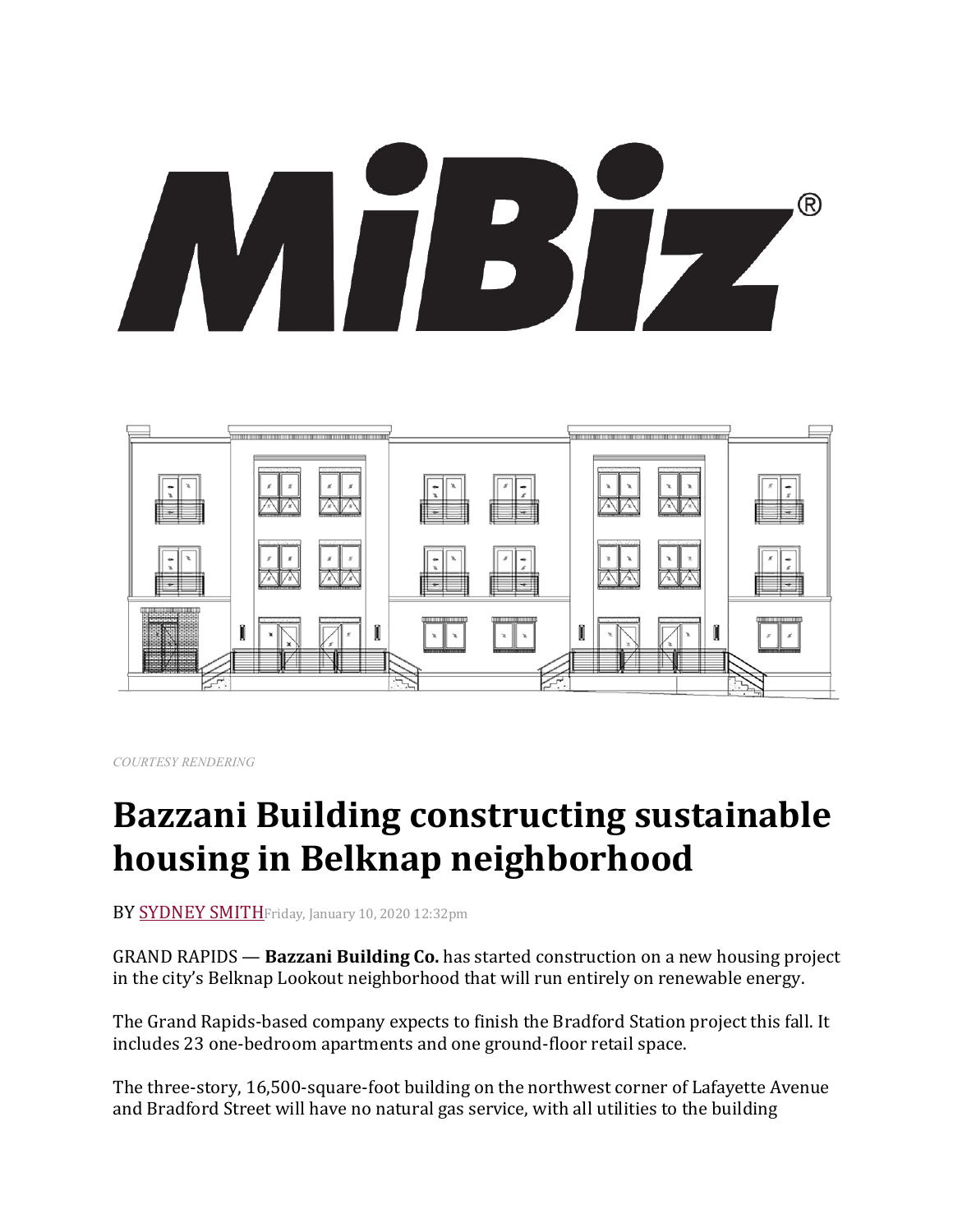supplied through rooftop solar panels or renewable energy from elsewhere, said Peter Skornia, president and partner at Bazzani Building.

With **Grand Valley State University** developing in the neighborhood, as well as other higher density projects, Bazzani Building saw a need for more housing, Skornia said.

"There have been some other developments that have gone in that are increasing the density there, but there's still a need for it," he told *MiBiz*. "We're just north of the hospital, and Grand Valley has really expanded in that neighborhood."

The location is ideal for a sustainable building project, with its access to public transit and walkable neighborhood, said Ellyn Olney, partner at Bazzani Building. She added that the firm has been producing LEED-certified developments for years, and is taking that a step further with a net zero-capable building.

Olney anticipates similar developments in the future.

"I think largely construction companies have gotten much better at how we build, in terms of our environmental impact," she said. "It's important to be looking at the community sustainability aspects of what we're building, and how that impacts the existing community."

Bazzani Building put together a developer/ownership group for the project, which includes the current landowner, Skornia said. The architect on the project is Ada-based **Dixon Architecture**.

Developers across West Michigan are increasingly interested in deploying solar panels in their projects as the cost of the systems comes down, leading to a quicker return on investment especially when other federal incentives are layered in, as *MiBiz* recently reported.

In some cases, ROI on solar installations has decreased from as much as 30 years to as little as four to six years, according to Mike Troupos, an energy engineer at Grand Rapidsbased **Foresight Management**.

ADVERTISEMENT

News coverage in the real estate and development section of MiBiz is made possible by advertising support from Rockford Construction Co. Inc. Rockford is a nationally recognized construction, real estate development and property management provider, serving West Michigan and beyond for more than 30 years. This advertisement has no effect on editorial consideration in MiBiz.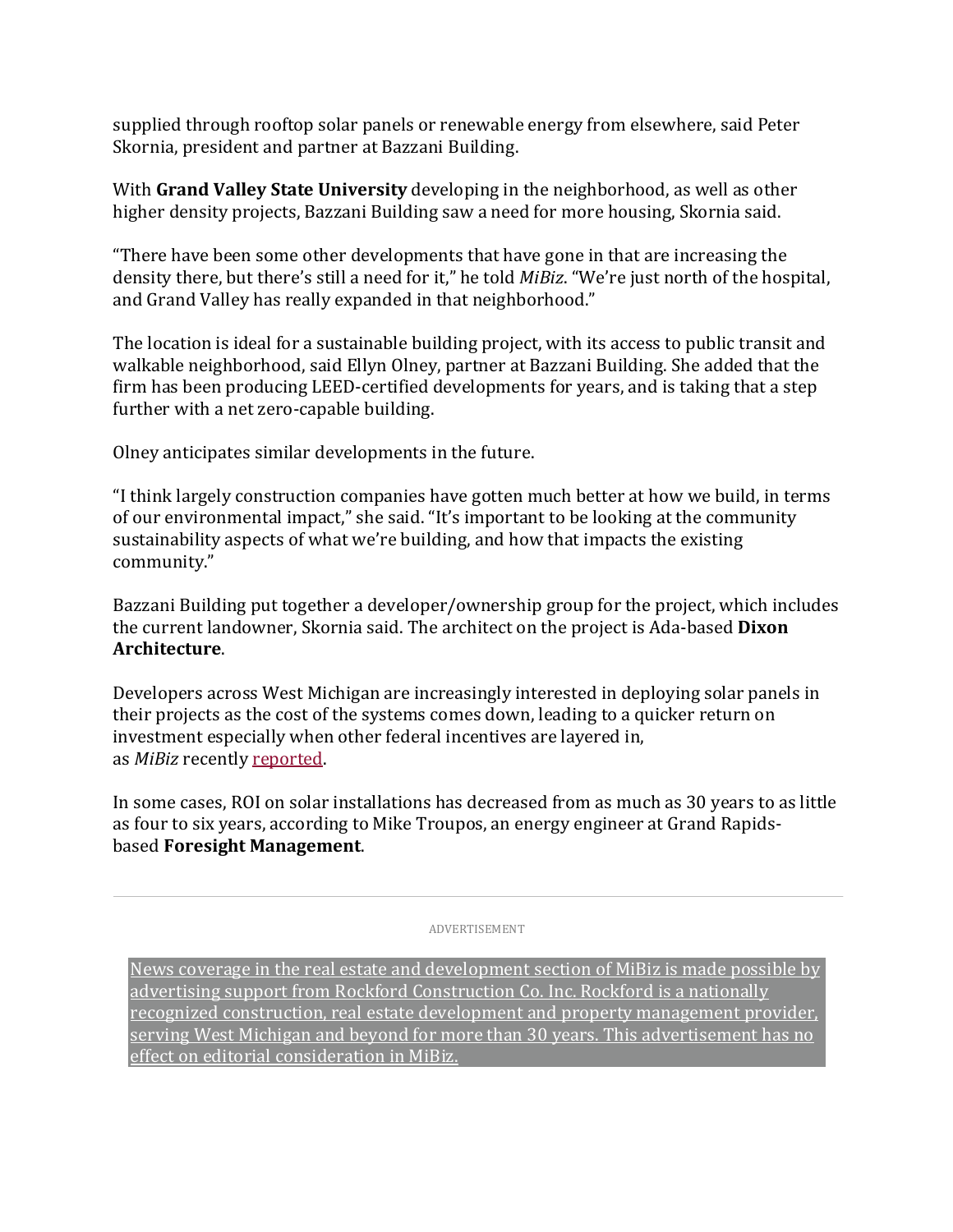

Sydney Smith Staff Writer, covers real estate and economic development Twitter: @BizSyd Email: ssmith@mibiz.com **Tagged under**

- real estate development
- Bazzani Building Co
- Grand Valley State University
	- Dixon Architecture

• Foresight Management

**SUBSCRIBE TO MIBIZ TODAY FOR WEST MICHIGAN'S FINEST BUSINESS NEWS REPORTING >**